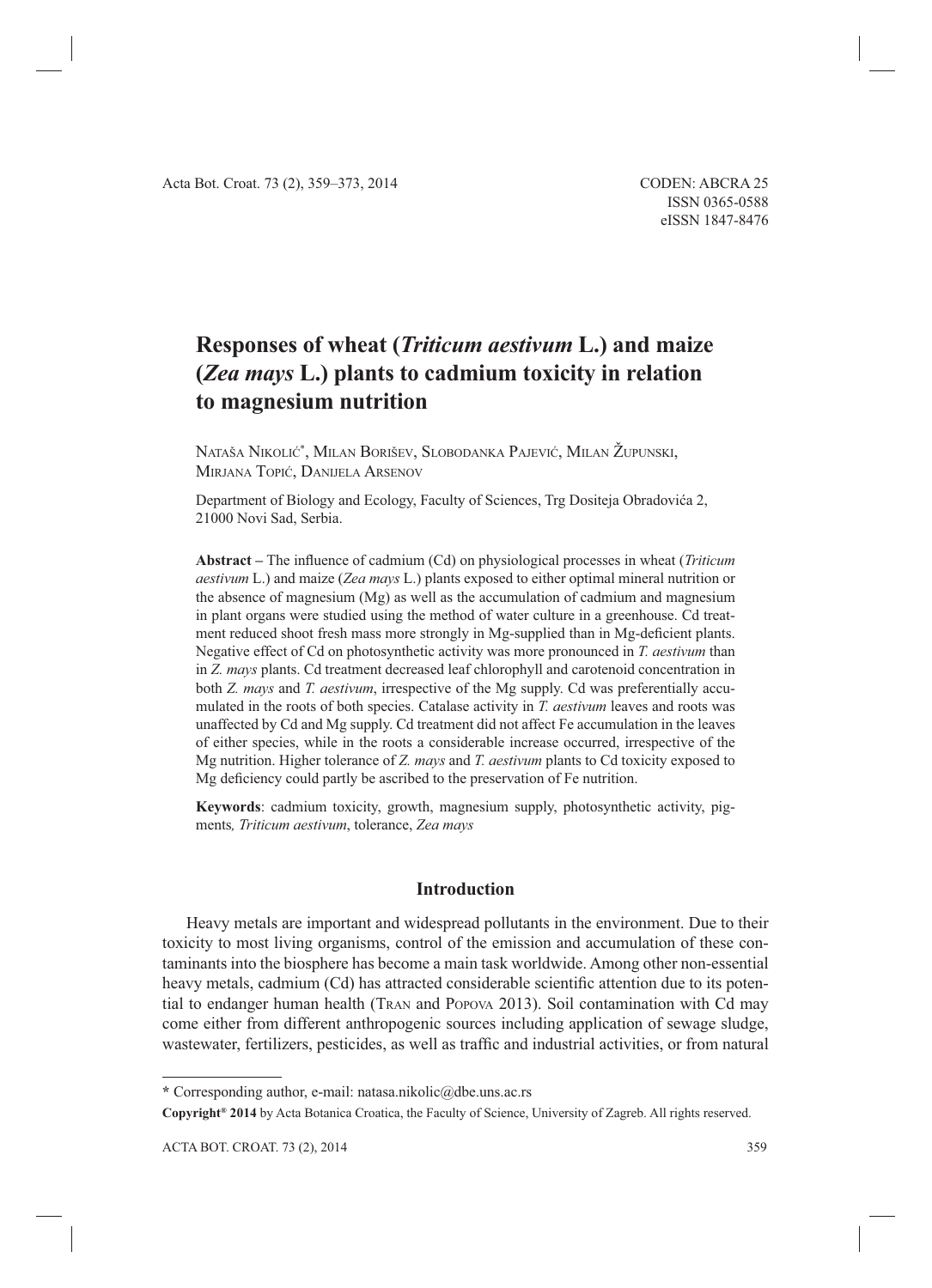sources. Cd is readily taken up by roots and translocated to different plant organs (AMIRJANI 2012). Due to its high mobility in the phloem (BENAVIDES et al. 2005), Cd may impede the acquisition of essential nutrients by various plant parts. Considering the role of nutrients in the creation and maintenance of the structure and function of plant cells (WAHID et al. 2007), optimal plant growth may be disrupted by the presence of Cd. This metal is generally considered a highly toxic element with negative effects on plant growth and development, photosynthesis, transpiration, stomatal regulation, enzymatic activities, water relation, mineral elements uptake, protein metabolism, and membrane functioning (TRAN and POPOVA 2013). Possible mechanisms involved in the generation of the above disorders are induction of oxidative stress and replacement of essential elements such as Zn, Fe, and Mn, as they are cofactors of many enzymes (SEREGIN and IVANOV 2001, LÓPEZ-MILLÁN et al. 2009).

The antioxidant compounds and antioxidative enzymes play important roles in the improvement of stress tolerance in plants (NOCTOR and FOYER 1998). Heavy metals are known to increase activity of antioxidant enzymes (SIDDIQUI 2013). Metalloenzymes (superoxide dismutase, catalase, peroxidase, ascorbate peroxidase) protect cellular components such as proteins, membrane lipids and nucleic acids, against oxidative injury caused by reactive oxygen species (HALLIWELL and GUTTERIDGE 1989).

Magnesium (Mg) is an essential macroelement for plants as it is a constituent of the chlorophyll molecule (BOSE et al. 2011). In addition, it plays an important role in the metabolism and translocation of carbohydrates, the production of oils and fats, activation of enzymes involved in the synthesis of nucleic acids, regulation of the other essential elements uptake, and transport of phosphate compounds throughout the plant (TUCKER 1999). This implies that conservation of optimal Mg levels in organs of plants exposed to Cd stress postpones the toxicity effects of the heavy metal and improves plant performance. Earlier research has pointed to perturbation of both uptake and transport of different cations, including Mg, in various plant species exposed to Cd (YANG et al. 1996). Extensive studies on the level of Mg supply in alleviation of heavy metal toxicity have been undertaken recently. The results have shown that both Mg supply (10 mmol  $L^{-1}$ ) and Mg deficiency may extenuate Cd toxicity in *Brassica rapa* L. var. *pervirdis* and *Arabidopsis thaliana*, respectively (KASHEM and KAWAI 2007, HERMANS et al. 2011).

Negative effects of Cd on growth, physiological traits and biochemical processes in *Triticum aestivum* and *Zea mays* plants have been described previously (FLORIJN and VAN BEUSICHEM 1993, LAGRIFFOUL et al. 1998, OZTURK et al. 2003, LIN et al. 2007, CI et al. 2010). To our knowledge, these species have not been studied in relation to Cd stress under Mg deficiency. Therefore, the aim of the present study was to explore the role of this element in *T. aestivum* and *Z. mays* tolerance to Cd toxicity in relation to plant growth, rate of photosynthesis and transpiration, synthesis of chlorophylls and carotenoids, catalase activity, proline accumulation, and accumulation and translocation of Cd, Fe and Mg. The study was conducted on plants exposed to optimal and deficient Mg supply.

# **Materials and methods**

## **Plant growth and treatments**

Wheat (*Triticum aestivum* L.) and maize (*Zea mays* L.) seeds were surface sterilized with  $3\%$  H<sub>2</sub>O<sub>2</sub> for 15 minutes and washed extensively with distilled water. The seeds were germinated in plastic boxes filled with sterilized sand, particle size between 0.01 and 0.075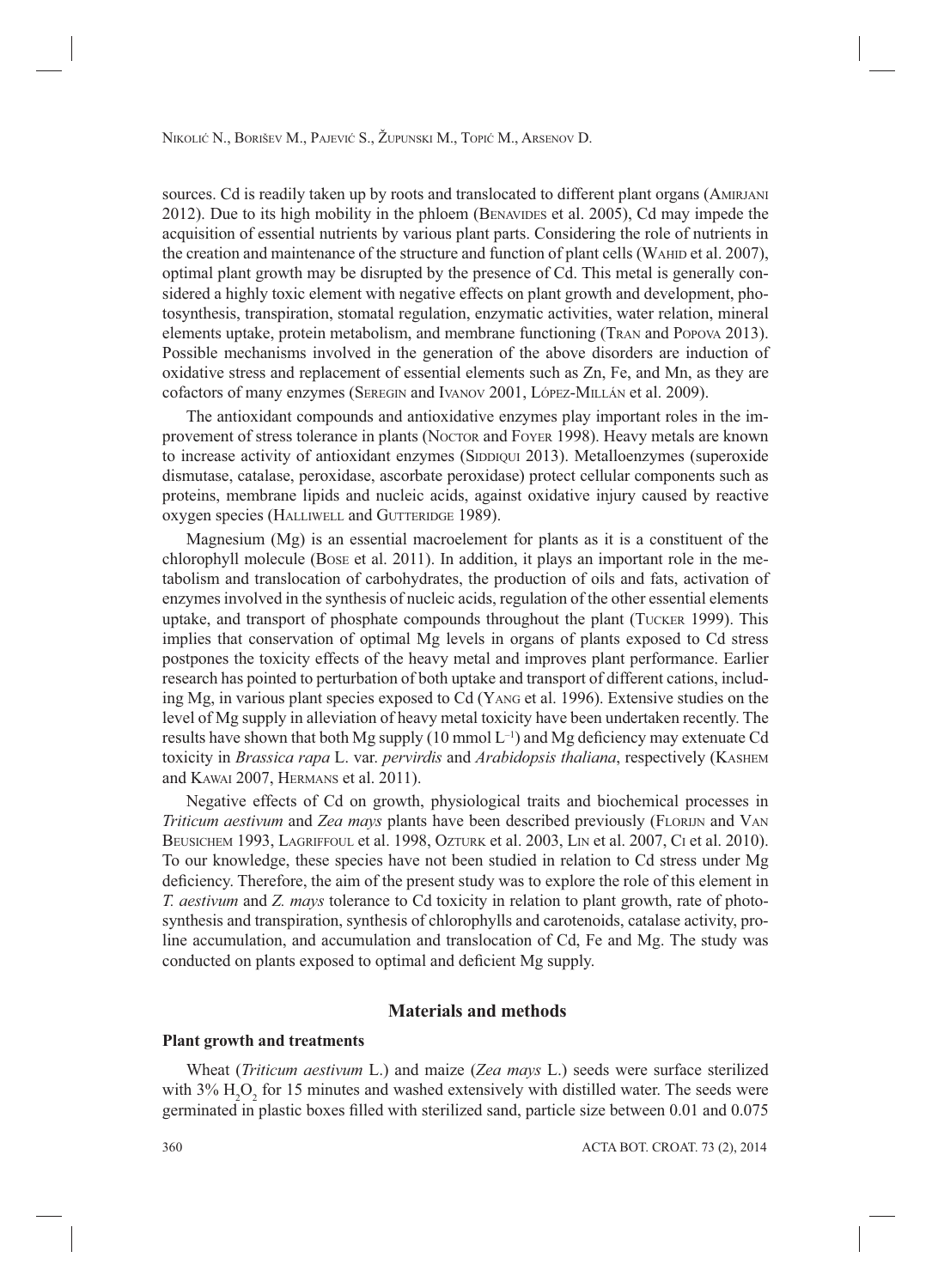mm. The seedlings were grown in a growth chamber at constant temperature of 25 °C and 16 h light/8 h dark photoperiod for twelve days. After that period, morphologically uniform plants were selected and transferred to 0.4 L pots containing Reid-York nutrient solution (REID and YORK 1958), and cultivated in a greenhouse for 21 days. The f ollowing treatments were set: a) sufficient Mg supply without Cd (control), b) sufficient Mg supply with Cd (Cd), and c) Mg starvation with Cd (Cd-Mg). Nutrient solution with sufficient Mg supply contained the following macro- and micro-elements: 1.0 mmol  $L^{-1}$  KH<sub>2</sub>PO<sub>4</sub>, 5.0 mmol  $L^{-1}$ KCl, 4.0 mmol  $\rm L^{-1}$  CaCl<sub>2</sub>  $\times$  2 H<sub>2</sub>O, 2.0 mmol  $\rm L^{-1}$  MgSO<sub>4</sub>  $\times$  7 H<sub>2</sub>O, and 7.0 mmol  $\rm L^{-1}$  NH<sub>4</sub>NO<sub>3</sub> (REID and YORK 1958). Deficiency of Mg was achieved by replacing  $MgSO<sub>4</sub>$  with 2.0 mmol  $L^{-1}$  K<sub>2</sub>SO<sub>4</sub> in order to maintain the supply of sulfur. Cd stressed plants were supplied with 0.1  $\mu$ mol L<sup>-1</sup> of cadmium added as CdCl<sub>2</sub>.

The nutrient solutions were continuously aerated and were replaced every 5 days. All parameters were measured after 21 days of the treatments. Rates of photosynthesis and transpiration were measured *in vivo*. The first three fully expanded leaves from the top of the plants were sampled and immediately used for analysis of photosynthetic pigments, catalase activity and proline accumulation.

## **Photosynthetic pigments, rates of photosynthesis and transpiration**

The chlorophyll *a*, chlorophyll *b* and carotenoid contents were determined according to WETTSTEIN (1957) after extraction in absolute acetone and expressed as mg  $g^{-1}$  DW. Rates of photosynthesis and transpiration were measured *in vivo* on intact leaves, using a LC Pro+ Portable Photosynthesis System (ADC BioScientific Ltd., UK). During the measurement, the saturated photosynthetically active radiation (PAR) with photon flux density of 1000 μmol m<sup>-2</sup> s<sup>-1</sup> was emitted, and the flow rate of ambient air to the leaf chamber was 100 μmol s<sup>-1</sup>. All parameters were measured between 10:00 and 12:00 A.M., during a clear sunny day.

# **Biomass production and tolerance index**

Plants were harvested after 21 days of cultivation, and fresh mass of shoots and roots was measured. *T. aestivum* and *Z. mays* susceptibility to Cd stress in Mg-supplied and Mgstarved plants in relation to control was evaluated using the tolerance index (TI). This parameter was calculated as follows: TI = fresh weight of treated plants  $\times$  100 / fresh weight of control plants (WILKINS 1978).

## **Determination of Mg, Cd and Fe**

Following the biomass measurements, leaves and roots were oven-dried at 80 °C till the constant weight. Concentrations of Mg, Cd and Fe were determined by employing flame atomic absorption spectrophotometry (Varian, AAS240FS). The plant material was digested using closed vessel high pressure microwave digestion (Milestone D series Microwave Digestion System). For all treatments and both plant species, three independent replicates were used for analysis of metal accumulation in leaves and roots. The ability of plants to translocate Mg, Cd and Fe from the roots to the shoots in relation to Mg and Cd supply is indicated by the translocation factor (Tf). This factor was calculated according to ZACCHINI et al. (2009): Tf = concentration of the heavy metal in the shoot  $\times$  100 / concentration of the heavy metal in the root.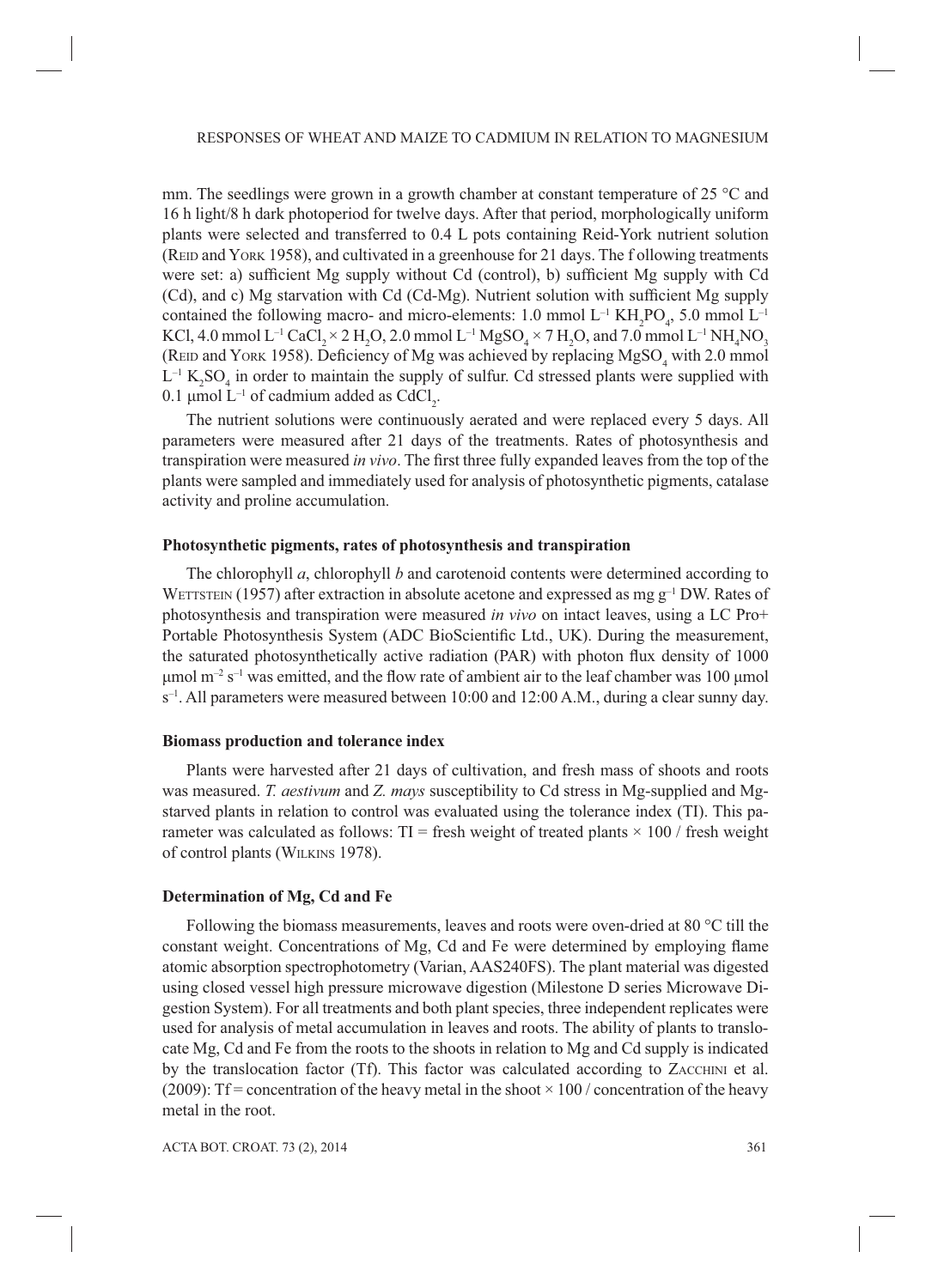### **Determination of catalase activity and free proline accumulation in leaves**

The leaf samples were homogenized using mortar and pestle in the presence of liquid nitrogen, and extracted in 5 mL of 50 mM phosphate buffer, pH 7.0, containing 1 mM ethylenediaminetetraacetic acid (EDTA) and  $1\%$  (w/v) polyvinylpyrrolidone (PVP). The extract was centrifuged at  $4 \degree C$  at 15,000 rpm for 15 minutes. The supernatants were used for determination of catalase (CAT) activity according to the method of CLAIBORNE (1984). CAT activity was determined by the rate of hydrogen peroxide disappearance measured spectrophotometrically at 240 nm. The total protein concentration in the supernatant was determined using the method of BRADFORD (1976) with bovine serum albumin as a standard.

Free proline content in leaves was measured according to BATES et al. (1973). Leaf samples were homogenized in 3% (w/v) sulfosalicylic acid and centrifuged for 10 minutes at 10,000 rpm. The reaction mixture consisted of 2 mL of supernatant, 2 mL of acid ninhydrin reagent (1.25 g ninhydrin in 30 mL of glacial acetic acid and 60 mL of 6 M phosphoric acid) and 2 mL of glacial acetic acid. Mixtures were boiled at 100 °C for 30 minutes and then they were transferred to an ice bath. Toluene (4 mL) was added to each sample to extract the proline-ninhydrin compound. The absorbance of the chromophore-containing toluene was measured spectrophotometrically (Spectrophotometer DU-65 BECKMAN) at 520 nm. The proline concentration was calculated from a standard curve and expressed on a fresh weight basis as μg proline  $g^{-1}$ .

## **Statistical analysis**

The data were processed statistically by the analysis of variance. Differences between treatments were analyzed following Duncan's multiple range test at  $P < 0.05$ .

# **Results**

#### **Biomass production and plant tolerance to Cd**

Cd treatment negatively affected shoot fresh mass in both species (Tab. 1). In *T. aestivum*, a significant reduction of 67.75% was recorded upon Cd treatment in comparison to the control. *Z. mays* shoots mass was lowered in treated plants, by 71.98 and 27.68% at Cd and Cd−Mg treatments, respectively. Shoot mass was less affected by Cd toxicity in both *Z. mays* and *T. aestivum* plants exposed to Mg starvation. In *T. aestivum*, root fresh mass was not affected by Cd, irrespective of Mg supply. A considerable decrease of 35.24% of the *Z. mays* root mass was observed at Cd treatment. The tolerance indices based on the biomass production were higher in plants exposed to Mg starvation (Tab. 1).

# **Photosynthetic pigments, rates of photosynthesis and transpiration**

Chlorophyll *a* concentration was considerably lower in Cd stressed *T. aestivum* and *Z. mays* plants, irrespective of Mg supply (Tab. 2). Chlorophyll *b* was decreased in *T. aestivum* plants exposed to Mg starvation; however, Mg nutrition had no effect on the chlorophyll *b* level in *Z. mays* plants experiencing Cd stress. With respect to control, the chlorophyll *b* concentration was lower in both groups of *Z. mays* plants exposed to Cd stress. Concentration of carotenoids was diminished in both species exposed to Cd.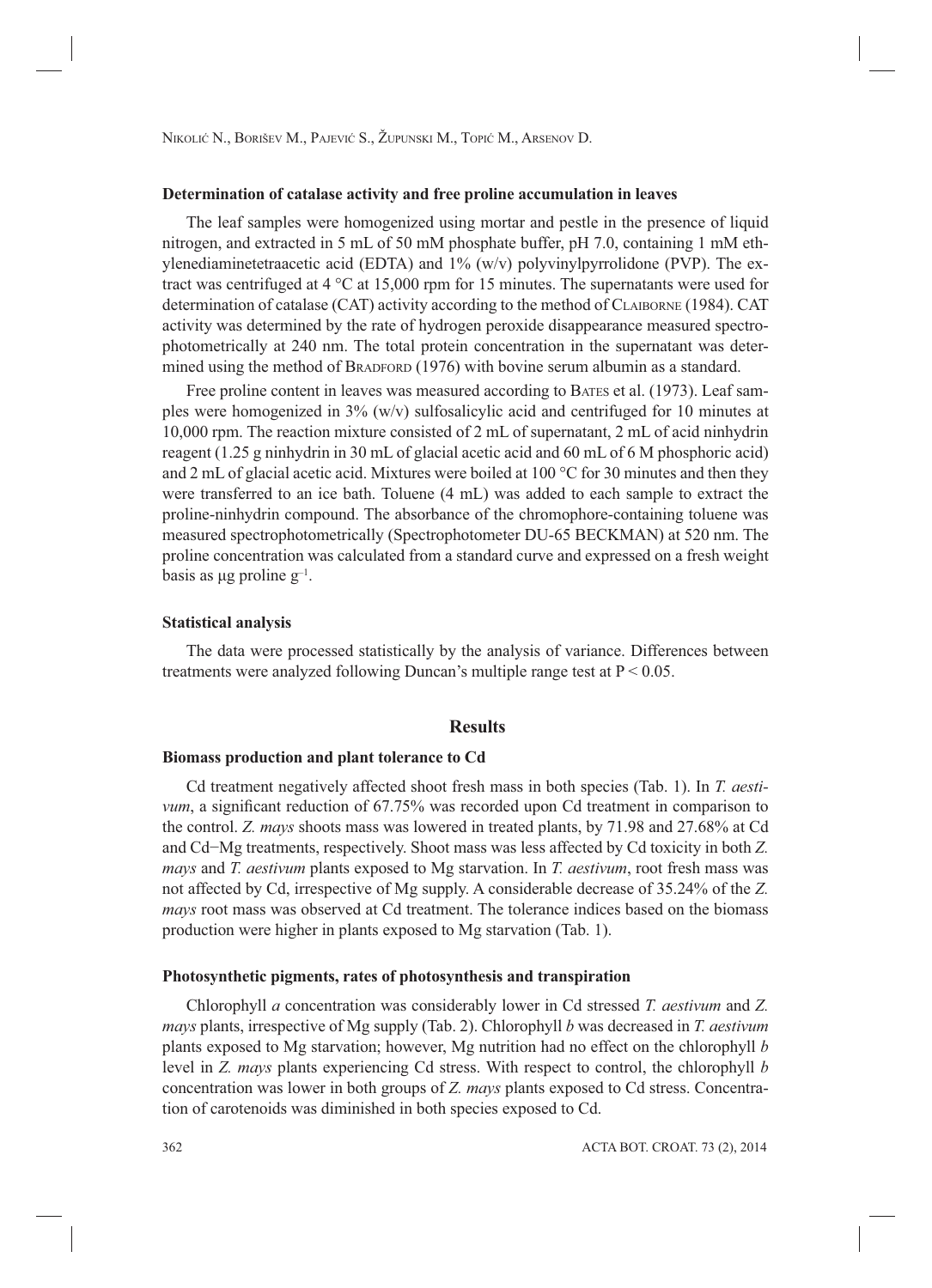**Tab. 1.** Effect of Cd on plant growth and tolerance measured in Mg-supplied (Cd) and Mg-starved (Cd-Mg) *Z. mays* and *T. aestivum* plants. Values are means of five independent measurements  $\pm$  SD. Data in parentheses present the percentage of control values. Statistically different values in each row are indicated by different letters according to Duncan's test (P < 0.05).

|                         | Control             | Cd                     | $Cd-Mg$                |
|-------------------------|---------------------|------------------------|------------------------|
| T <i>aestivum</i>       |                     |                        |                        |
| Shoot fresh mass $(g)$  | $1.12 \pm 0.50$ a   | $0.35 \pm 0.06$ b (31) | $0.87 \pm 0.06$ a (78) |
| Root fresh mass $(g)$   | $0.30 \pm 0.12$ a   | $0.22 \pm 0.08$ a (73) | $0.22 \pm 0.06$ a (73) |
| Tolerance index $(\% )$ | $100.00 \pm 0.00$ a | $41.99 \pm 10.80$ c    | $80.57 \pm 18.27$ b    |
| Z. mays                 |                     |                        |                        |
| Shoot fresh mass $(g)$  | $5.96 \pm 0.53$ a   | $1.67 \pm 0.14$ c (28) | $4.31 \pm 0.21$ b (72) |
| Root fresh mass $(g)$   | $2.27 \pm 0.31$ a   | $1.47 \pm 0.26$ b (65) | $2.08 \pm 0.29$ a (92) |
| Tolerance index $(\% )$ | $100 \pm 0.00$ a    | $38.09 \pm 3.50$ c     | $77.50 \pm 3.98$ b     |

**Tab. 2.** Effect of Cd on photosynthetic pigments concentration, rate of photosynthesis (A) and transpiration (E), leaf proline accumulation and CAT activity of leaves and roots in Mg-supplied (Cd) and Mg-starved (Cd-Mg) *Z. mays* and *T. aestivum* plants. Values are means of at least three independent measurements  $\pm$  SD. Data in parentheses present the percentage of control values. Statistically different values in each row are indicated by different letters according to Duncan's test ( $P < 0.05$ ).

|                                                     | Control            | C <sub>d</sub>          | $Cd-Mg$                  |
|-----------------------------------------------------|--------------------|-------------------------|--------------------------|
| T <i>aestivum</i>                                   |                    |                         |                          |
| Chlorophyll $a$ (mg $g^{-1}DW$ )                    | $13.83 \pm 0.77$ a | $7.76 \pm 0.80$ b (56)  | $7.32 \pm 0.03$ b (53)   |
| Chlorophyll $b$ (mg $g^{-1}DW$ )                    | $3.80 \pm 0.17$ a  | $2.87 \pm 0.34$ ab (76) | $2.26 \pm 0.08$ b (59)   |
| Carotenoids (mg g <sup>-1</sup> DW)                 | $3.82 \pm 0.18$ a  | $2.43 \pm 0.26$ b (64)  | $2.30 \pm 0.02$ b (60)   |
| A (µmol of $CO$ , m <sup>-2</sup> s <sup>-1</sup> ) | $24.97 \pm 0.29$ a | $8.92 \pm 1.37$ b (36)  | $10.05 \pm 1.63$ b (40)  |
| E (mmol of $H2O$ m <sup>-2</sup> s <sup>-1</sup> )  | $2.92 \pm 0.26$ a  | $2.54 \pm 0.34$ a (87)  | $2.51 \pm 0.24$ a (86)   |
| Proline ( $\mu$ g g <sup>-1</sup> FW)               | $4.51 \pm 0.62$ b  | $6.77 \pm 0.05$ b (150) | $14.28 \pm 1.83$ a (317) |
| CAT activity $(U \, mg^{-1} \, protein)$            |                    |                         |                          |
| of leaves                                           | $1.31 \pm 0.29$ a  | $0.96 \pm 0.09$ a (73)  | $1.04 \pm 0.18$ a (79)   |
| of roots                                            | $0.14 \pm 0.07$ a  | $0.30 \pm 0.08$ a (214) | $0.21 \pm 0.07$ a (150)  |
| Z. mays                                             |                    |                         |                          |
| Chlorophyll $a$ (mg $g^{-1}DW$ )                    | $26.10 \pm 1.66$ a | $13.22 \pm 0.84$ b (51) | $14.49 \pm 0.09$ b (56)  |
| Chlorophyll $b$ (mg $g^{-1}DW$ )                    | $6.34 \pm 0.34$ a  | $3.89 \pm 0.39$ b (61)  | $3.76 \pm 0.03$ b (59)   |
| Carotenoids (mg g <sup>-1</sup> DW)                 | $5.38 \pm 1.63$ a  | $2.85 \pm 1.11$ b (53)  | $4.77 \pm 0.28$ ab (89)  |
| A (µmol of $CO$ , m <sup>-2</sup> s <sup>-1</sup> ) | $33.03 \pm 1.59$ a | $27.10 \pm 1.80$ b (82) | $22.92 \pm 1.63$ c (69)  |
| E (mmol of $H2O$ m <sup>-2</sup> s <sup>-1</sup> )  | $3.47 \pm 0.03$ a  | $3.21 \pm 0.16$ b (92)  | $3.17 \pm 0.15$ b (91)   |
| Proline ( $\mu$ g g <sup>-1</sup> FW)               | $7.31 \pm 1.05$ a  | $6.13 \pm 0.51$ a (84)  | $6.36 \pm 1.34$ a (87)   |
| CAT activity (U mg <sup>-1</sup> protein)           |                    |                         |                          |
| of leaves                                           | $0.21 \pm 0.07$ a  | $0.20 \pm 0.08$ a (95)  | $0.30 \pm 0.07$ a (143)  |
| of roots                                            | $0.35 \pm 0.07$ ab | $0.41 \pm 0.32$ a (117) | $0.28 \pm 0.03$ b (80)   |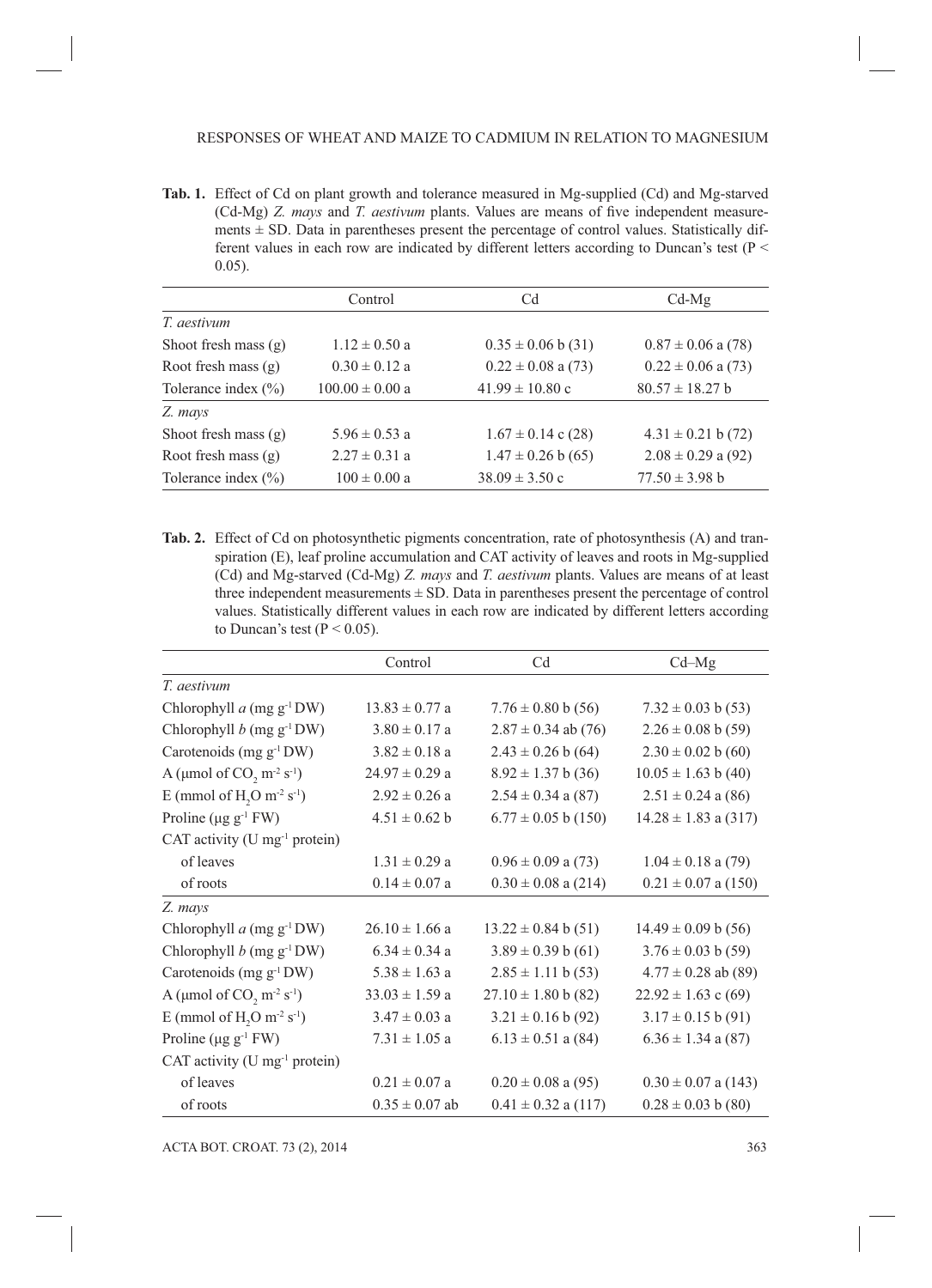Exposure of *T. aestivum* and *Z. mays* plants to Cd stress accompanied with different levels of Mg elicited a decrease of photosynthetic rate (Tab. 2). The negative effect of Cd on photosynthetic activity was more pronounced in *T. aestivum* (decrease by 64.28 and 59.75% at Cd and Cd–Mg treatments, respectively) than in *Z. mays* (decrease by 47.95 and 30.61% at Cd and Cd–Mg treatments, respectively). With respect to control, transpiration was not considerably changed in *T. aestivum*, while in *Z. mays* plants a decrease of about 8% occurred in both treatments.

# **Accumulation and translocation of Mg, Cd and Fe**

Cd preferentially accumulated in the roots of *T. aestivum* and *Z. mays* plants (Tab. 3). Mg deficiency did not affect Cd accumulation in leaves. Cd concentration in roots was lower in *T. aestivum* plants exposed to Mg starvation in relation to Mg supplied plants, while the op-

**Tab. 3.** Effect of Cd on magnesium, iron and cadmium concentrations and translocation factors in Mg-supplied (Cd) and Mg-starved (Cd-Mg) *Z. mays* and *T. aestivum* plants. Values are means of three independent measurements  $\pm$  SD. Statistically different values in each row are indicated by different letters according to Duncan's test ( $P < 0.05$ ).

|                                    | Control                | C <sub>d</sub>         | $Cd-Mg$                |
|------------------------------------|------------------------|------------------------|------------------------|
| T. aestivum                        |                        |                        |                        |
| Magnesium                          |                        |                        |                        |
| Leaves ( $\mu$ g g <sup>-1</sup> ) | $3571.67 \pm 64.44$ b  | $4660.33 \pm 49.74$ a  | $708.33 \pm 49.79$ c   |
| Roots ( $\mu$ g g <sup>-1</sup> )  | $1819.00 \pm 15.00$ b  | $2484.00 \pm 6.41$ a   | $962.00 \pm 32.06$ c   |
| Translocation factor               | $196.37 \pm 4.60$ a    | $187.63 \pm 2.46$ b    | $73.64 \pm 5.17$ c     |
| Iron                               |                        |                        |                        |
| Leaves ( $\mu$ g g <sup>-1</sup> ) | $396.67 \pm 59.32$ a   | $307.00 \pm 8.39$ a    | $320.33 \pm 16.64$ a   |
| Roots ( $\mu$ g g <sup>-1</sup> )  | $1788.00 \pm 17.41$ c  | $3850.00 \pm 45.51$ b  | $5026.67 \pm 168.39$ a |
| Translocation factor               | $22.17 \pm 3.26$ a     | $7.97 \pm 0.14$ b      | $6.38 \pm 0.48$ b      |
| Cadmium                            |                        |                        |                        |
| Leaves ( $\mu$ g g <sup>-1</sup> ) | $0.00 \pm 0.00$ b      | $818.6 \pm 17.02$ a    | $894.00 \pm 37.85$ a   |
| Roots ( $\mu$ g g <sup>-1</sup> )  | $0.00 \pm 0.00$ c      | $1468.67 \pm 34.13$ a  | $1338.67 \pm 34.64$ b  |
| Translocation factor               | $0.00 \pm 0.00$ c      | $55.73 \pm 0.22$ b     | $66.79 \pm 2.16$ a     |
| Z. mays                            |                        |                        |                        |
| Magnesium                          |                        |                        |                        |
| Leaves $(\mu g g^{-1})$            | $2005.80 \pm 127.13$ b | $3736.13 \pm 84.05$ a  | $1156.42 \pm 17.75$ c  |
| Roots ( $\mu$ g g <sup>-1</sup> )  | $2460.25 \pm 29.00$ a  | $2537.50 \pm 351.81$ a | $751.42 \pm 18.38$ b   |
| Translocation factor               | $81.57 \pm 6.08$ b     | $149.40 \pm 23.49$ a   | $154.00 \pm 6.08$ a    |
| Iron                               |                        |                        |                        |
| Leaves ( $\mu$ g g <sup>-1</sup> ) | $345.46 \pm 98.08$ a   | $288.58 \pm 18.63$ a   | $347.50 \pm 57.72$ a   |
| Roots ( $\mu$ g g <sup>-1</sup> )  | $601.92 \pm 7.62$ c    | $2037.17 \pm 10.85$ a  | $1715.50 \pm 181.01$ b |
| Translocation factor               | $57.53 \pm 16.92$ a    | $14.16 \pm 0.84$ b     | $20.62 \pm 5.52 b$     |
| Cadmium                            |                        |                        |                        |
| Leaves ( $\mu$ g g <sup>-1</sup> ) | $0.00 \pm 0.00 b$      | 399.42 $\pm$ 6.39 a    | $416.58 \pm 76.94$ a   |
| Roots ( $\mu$ g g <sup>-1</sup> )  | $0.00 \pm 0.00$ c      | $2618.17 \pm 21.81$ b  | $3611.33 \pm 309.87$ a |
| Translocation factor               | $0.00 \pm 0.00$ b      | $15.26 \pm 0.37$ a     | $11.72 \pm 3.19$ a     |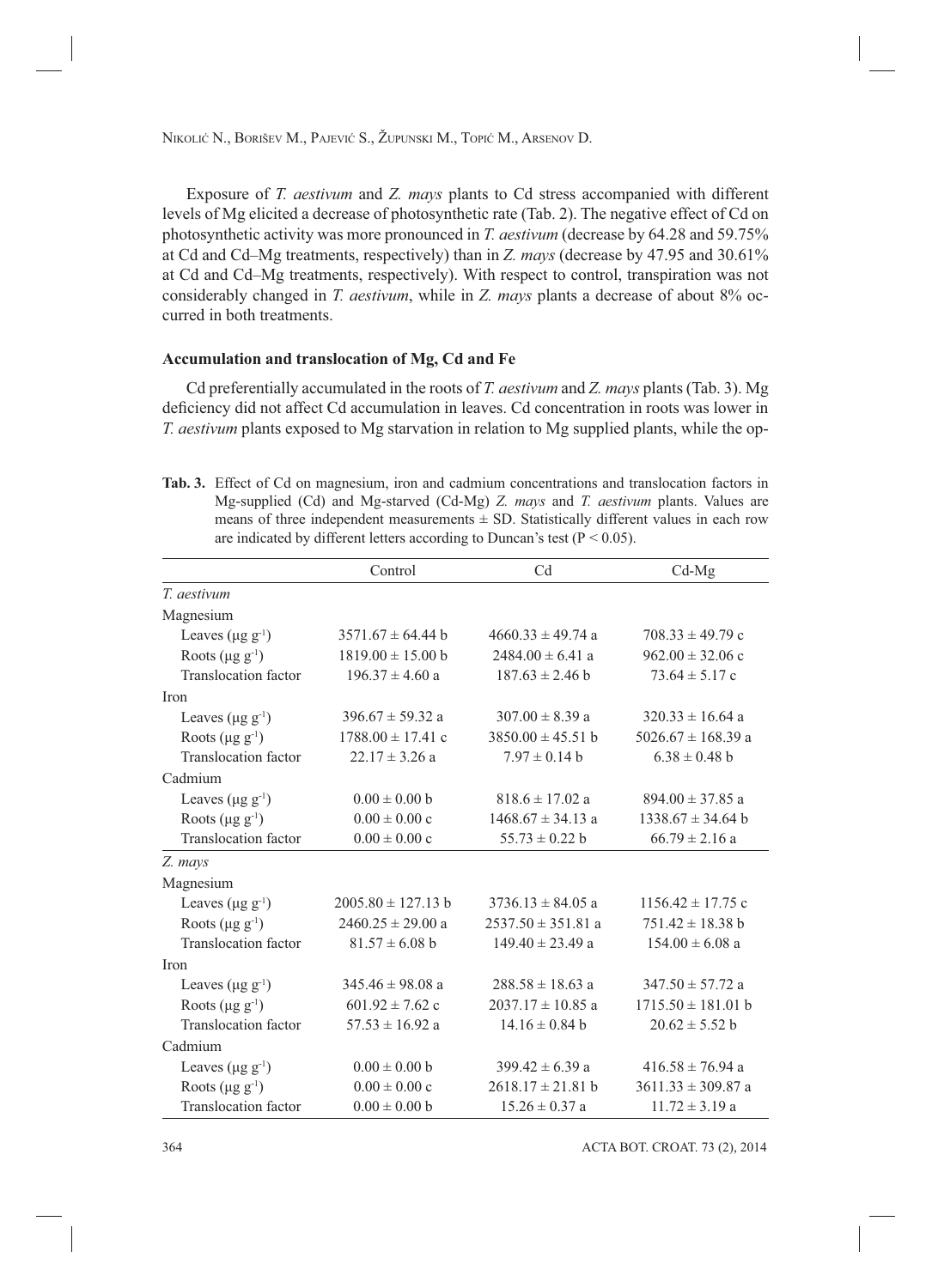posite trend occurred in *Z. mays* roots. Differences in root Cd accumulation probably results from variability in translocation of the metal between these species. The translocation factor was higher in Mg-starved *T. aestivum* plants.

In *T. aestivum*, Mg concentration in leaves was higher than in roots in control and Cdtreated plants (Tab. 3). A significant increase of Mg accumulation in *T. aestivum* in both shoots and roots was observed during Cd treatment with respect to control as well in *Z. mays* leaves (Tab. 3). In *T. aestivum* plants experiencing Mg starvation, higher concentration of Mg was measured in roots than in leaves, suggesting lower translocation of the element from roots to shoots (Tab. 3). Accumulation of Fe was stimulated in roots of *T. aestivum* and *Z. mays* plants under Cd stress, and translocation of this element was lower than in control plants.

#### **Catalase activity in leaves and roots**

Generally, higher CAT activity has been observed in leaves than in roots of *T. aestivum*, while the opposite trend occurred in Mg-supplied *Z. mays* plants (Tab. 2). CAT activity in *T. aestivum* leaves and roots was unaffected by Cd and Mg supply. However, decreased CAT activity was recorded in *Z. mays* roots in plants exposed to Mg starvation.

## **Discussion**

Disorders in plant growth, photosynthetic activity, chlorophyll and carotenoid concentration, and mineral nutrition occurred in *T. aestivum* and *Z. mays* plants exposed to Cd. Responses of the studied plants to the toxic effect of Cd depended on the Mg supply.

Growth inhibition is the most general non-specifi c symptom of heavy metal stress (PÁL et al. 2006). Heavy metals affect plant growth either through direct interaction with cell wall polysaccharides or indirectly, provoking perturbation of metabolic processes (SEREGIN and IVANOV 2001). In the present study, Cd affected shoot fresh mass of *T. aestivum* and Z*. mays*  plants (Tab.1). Shoot biomass production was lower in Mg-supplied plants (Cd) than in those exposed to Mg starvation  $(Cd-Mg)$ , suggesting the protective role of Mg deficiency. The results are in line with the findings of CHOU et al. (2011), who examined the effect of Mg starvation on Cd toxicity in rice seedlings, using higher concentration of Cd (5  $\mu$ mol L<sup>-1</sup>  $CdCl<sub>2</sub>$ ). The authors concluded that Mg starvation protected rice seedlings from the Cd toxicity, estimating the decrease of biomass production and chlorophyll content, and induction of oxidative stress. Root growth is more susceptible to heavy metals than shoot growth, which is correlated with the predominant accumulation of the metals in the roots of many plant species (reviewed in SEREGIN and IVANOV 2001). In the present work, Cd did not affect root growth in *T. aestivum* plants, irrespective of Mg supply. However, root growth in *Z. mays* was reduced by 35.24% at Cd treatment, with respect to control. Furthermore, the tolerance index, based on biomass production of treated and control plants, suggested higher susceptibility to Cd toxicity in both species cultivated under Mg sufficient conditions, than in plants exposed to Mg starvation. According to the sensitivity scale proposed by LUX et al. (2004), *Z. mays* and *T. aestivum* plants exposed to Cd under optimal Mg nutrition and Mg deficiency showed medium and high tolerance, respectively. The protective effect of Mg deficiency against Cd toxicity could be ascribed to the maintenance of Fe status, the increase in antioxidative capacity, detoxification and  $\alpha$  protection of the photosynthetic apparatus (HERMANS et al. 2011).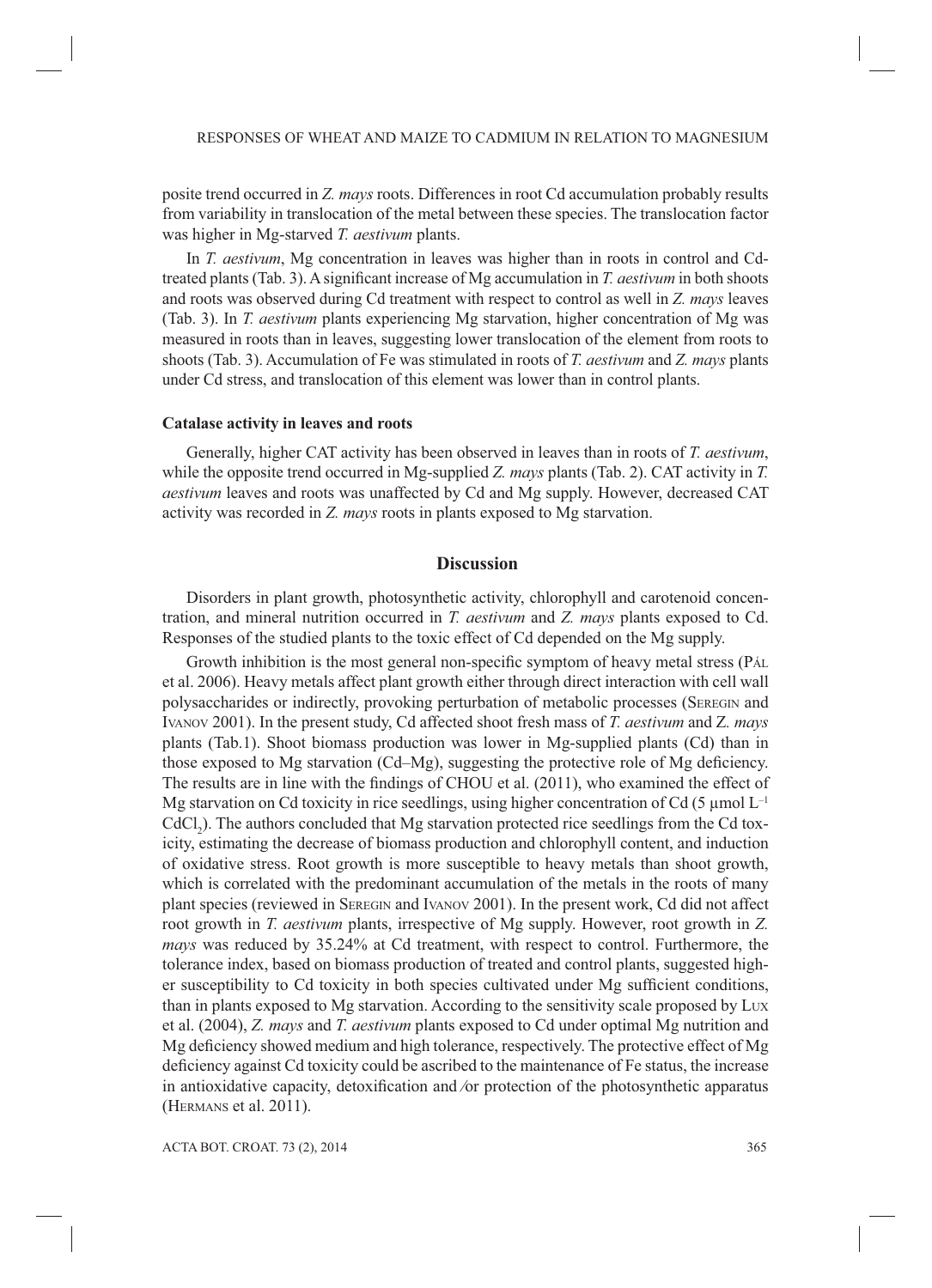Cd is a non-redox metal, unable to produce reactive oxygen species (ROS) such as superoxide radicals (O<sub>2</sub><sup>•</sup>), hydrogen peroxide (H<sub>2</sub>O<sub>2</sub>) and hydroxyl radicals (**OH**) via Fenton and/or Haber Weiss reactions (SALIN 1988). This metal was found to produce oxidative stress indirectly, by interfering with the antioxidant defense system (BENAVIDES et al. 2005). Disorders in enzymatic and non enzymatic antioxidant mechanisms with concomitant increase in ROS accumulation were observed in *Pisum sativum* exposed to Cd (RODRÍGUEZ-SERRANO et al. 2006). Cd reduced the glutathione and ascorbate contents, and activities of catalase, glutathione reductase and guaiacol peroxidase. Therefore, maintaining of the balance between ROS generation and scavenging under heavy metal stress contributes to plant tolerance. CAT activity was not considerably changed in *T. aestivum* and *Z. mays* leaves exposed to Cd (Tab. 2). These results are not in line with the findings of CHOU et al. (2011), who demonstrated activities of antioxidative enzymes, including CAT, that were higher in Mg-deficient than in Mg-sufficient rice leaves. However, SZALAI and co-workers (2005) observed low and unchanged CAT activity in *Z. mays* inbred lines exposed to Cd.

In the present work, a negative effect of Cd and Mg starvation upon CAT activity was evident in *Z. mays* roots (Tab. 2), and the result may be related to decrease of Fe concentration. CAT is a metalloenzyme, containing the porphyrin prosthetic group, and Fe plays an important role in its activity. The strong correlation between the presence of Fe and the activity of the metalloenzymes, CAT and ascorbate peroxidase, has been previously observed in *Borage officinalis* (MOHAMED and ALY 2004) and in hydroponically cultivated rice (CHAL-MARDI and ZADEH 2013). The CAT activity was reduced in *Salvinia natans* exposed to Cd (MOHAN and HOSETTI 2006). Proteins form complexes with Cd, with concomitant changes of the protein conformation and solubility. The authors concluded that the decline in CAT activity in *Salvinia natans* was the consequence of the interaction between the protein and Cd. Considering the role of CAT in the decomposition of toxic  $H_2O_2$  to water and oxygen, decrease of its activity may result in the  $H_2O_2$  increase in *Z. mays* root cells, since Cd stimulates  $H_2O_2$  accumulation (SEMANE et al. 2010).

Cd is known to affect photosynthetic pigments concentration in numerous plant species (AMIRJANI 2012). In the present study, cadmium decreased the concentration of leaf chlorophylls and carotenoids in both *Z. mays* and *T. aestivum*, and differences between Cd and Cd–Mg treatments were not statistically significant (Tab. 2). These results suggest that effect of Cd was more noticeable on the chlorophyll and carotenoid concentrations than that of the lack of Mg, although it is the central atom of the chlorophyll molecule. In their work with water plants, KUPPER et al. (1998) reported that Cd replaced the central Mg ion in the chlorophyll structure. In the experiment with young *Z. mays* plants, LAGRIFFOUL et al. (1998) concluded that the inhibition of electron transport at the level of the water-splitting complex and simultaneous decrease in chlorophyll pigment contents may have resulted from the interaction between Cd and Mn. Concentration of carotenoids was higher in *Z. mays* leaves during Cd-Mg treatment in comparison to Cd treatment, but these differences were not statistically significant (Tab. 2). Carotenoids are important light-harvesting pigments, able to quench triplet chlorophyll and remove reactive oxygen species, protecting chlorophyll and membranes from destruction (AMIRJANI 2012). According to the present results, increased carotenoid concentration could have contributed to the higher tolerance of *Z. mays* to Cd toxicity in Mg-starved plants. Furthermore, it has been reported that Cd may disturb Fe metabolism in plants, resulting in induced Fe deficiency despite optimal availability of Fe in the growth substrate (SIDLECKA and KRUPA 1999). Fe is important in the formation of precur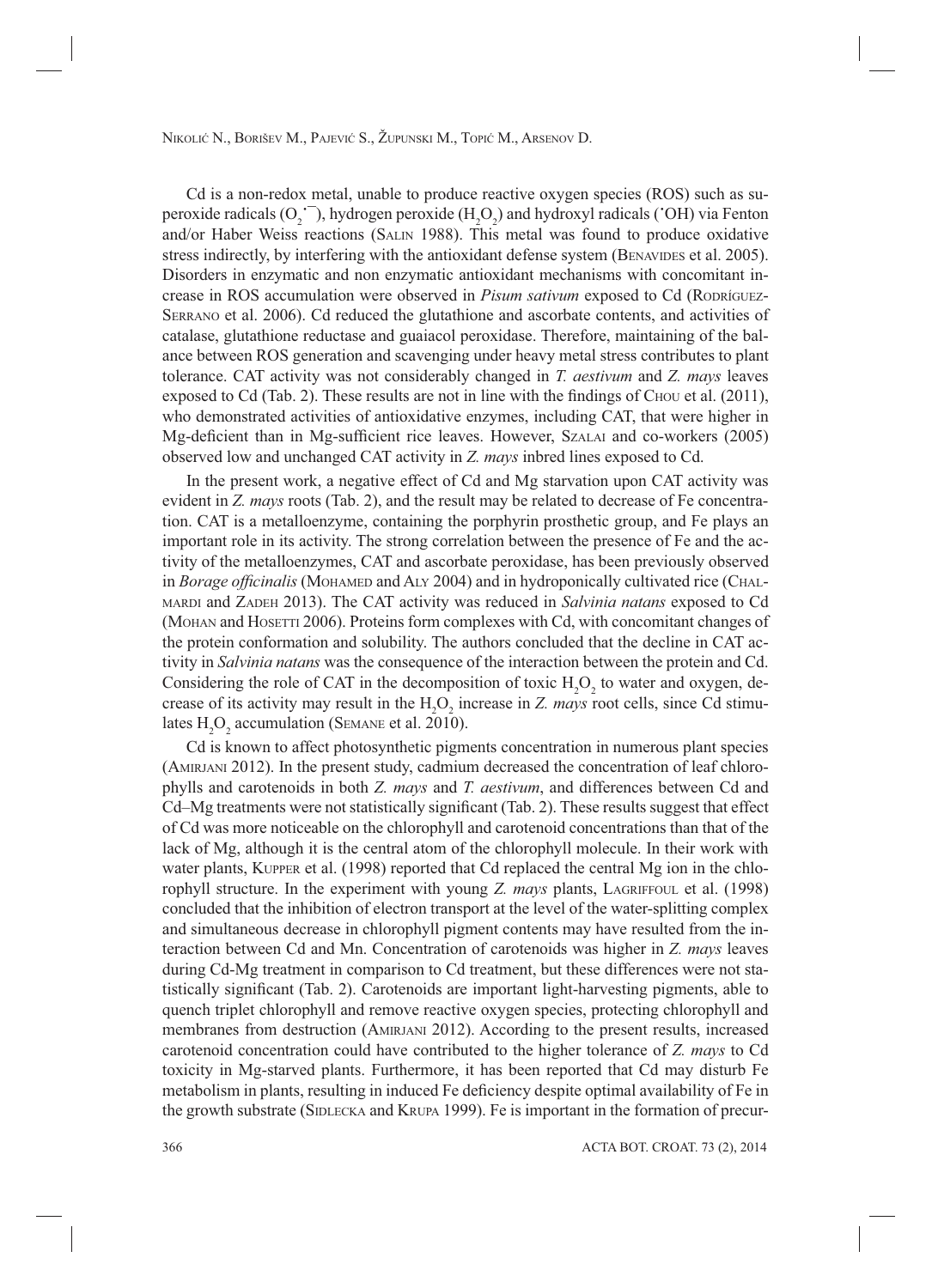sors of the chlorophyll molecule, i.e. δ-aminolevulinic acid and protochlorophyllide (MARSCH-NER 1986). In the present study, decreased chlorophylls content in *Z. mays* and *T. aestivum* leaves exposed to Cd was not attributable to Fe deficiency, since the concentration of Fe in leaves of both species was unaffected by the treatments. Previous studies showed that Cd regulates chlorophyll synthesis due to interaction with chlorophyll-synthesizing enzymes. Experiments with *Hordeum vulgare* showed that interaction of Cd with SH-groups may inhibit activity of protochlorophyllide reductase, with concomitant decrease of chlorophyll concentration (STOBART et al. 1985). In the experiments with *Phaseolus vulgaris* L. seedlings treated with different concentrations of cadmium acetate under both light and dark growth conditions, PADMAJA et al. (1990) showed that Cd inhibited 5-aminolevulinic acid synthesis and ALA-dehydratase activity.

Cd decreased photosynthetic rate more markedly in *T. aestivum* than in *Z. mays*, irrespective of the Mg supply (Tab. 2). The decline of the photosynthetic rate under Cd stress can result from various factors: the disturbance of chloroplast ultrastructure, synthesis of chlorophyll, plastoquinone, and carotenoids, electron transport, activity of the Calvin cycle enzymes,  $CO_2$  fixation, and stomatal conductance (ERNST 1980, SEREGIN and IVANOV 2001, XUE et al. 2013). In the present work, a decrease in the photosynthetic activity may be partly due to the reduced chlorophyll content in both species. Previous investigations depicted strong reduction of the stomatal conductance in Cd treated plants (BARYLA et al. 2001). The depression of photosynthesis in *Z. mays* plants may be attributed, at least partly, to stomatal closure, considering the decreased transpiration rate in plants exposed to Cd. These results are in line with the report of BAZZAZ et al. (1974), who found a direct correlation between the Cd concentration and the inhibition of net photosynthesis and transpiration in *Z. mays*, indicating the impact of Cd on stomatal resistance. In present work, the reduction of growth in *Z. mays* and *T. aestivum* plants exposed to Cd might be the consequence of inhibition of carbon fixation due to a decrease of photosynthetic rate and chlorophyll content, as reported also by HASSAN et al. (2005). However, it seems that reduction of the photosynthetic rate in the Cd-exposed *T. aestivum* plants results from non-stomatal limitations, which is in accordance with the observations of Xue et al. (2013) in *Glycine max*.

Cd affects the uptake, translocation, and subsequent distribution of nutrient elements in plants (TRAN and POPOVA 2013). Disorders of mineral nutrition evoked by high levels of Cd lead to nutrient deficiencies, oxidative burst, and consequent depression of plant growth and development (NAZAR et al. 2012). Decreased photosynthesis and plant growth strongly correlated with nutrient disorders under Cd exposure (SUN and SHEN 2007). It is considered that disbalance in acquisition of nutrients results from the competition of Cd with other cations in their transport across membranes (LLAMAS et al. 2000). Cd uses the same cation transport systems as the essential elements, because of the lack of specificity of these proteins (LóPEZ-MILLÁN et al. 2009), such as members of ZIP and NRAMP families (PERFUS-BARBEOCH et al. 2002). The uptake of Cd seems to occur mainly via  $Ca^{2+}$ ,  $Fe^{2+}$ ,  $Mn^{2+}$ , and  $Zn^{2+}$  transporters (CLEMENS 2006). However, Cd-induced inhibition of the uptake of macro- and micronutrients relies on the size of metal ion radii and disorders in the cell metabolism with concomitant changes in membrane enzyme activities and membrane structure (SEREGIN and IVANOV 2001).

In the present study, the Cd concentration was higher in roots of both *Z. mays* and *T. aestivum* than in their leaves (Tab. 3). Nontolerant plants and tolerant excluders mainly accumulate Cd in roots (VERBRUGGEN et al. 2009). Generally, the most of the Cd accumulated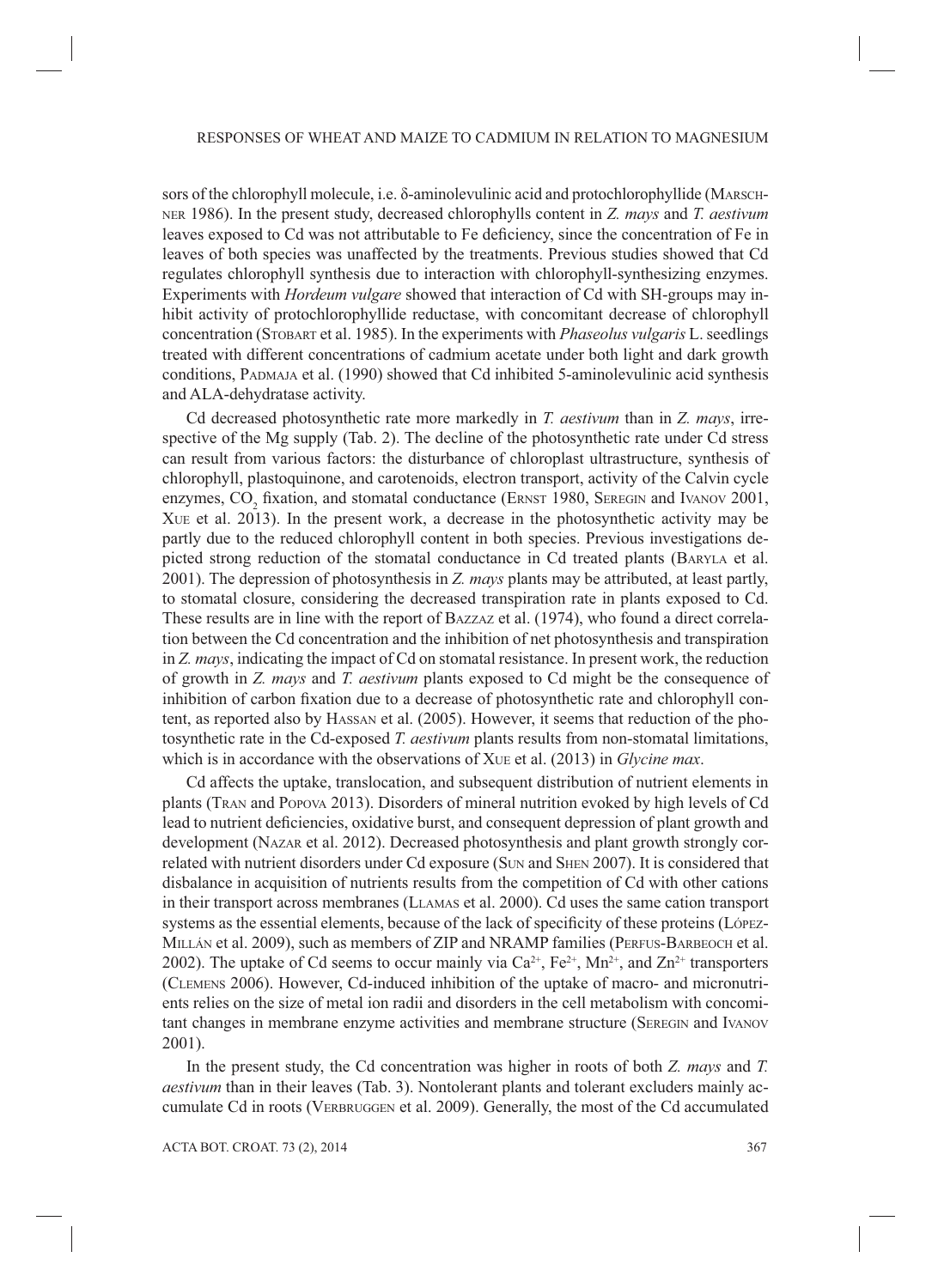in the root remains in this organ, and only  $2\%$  is transported to leaves in higher plants (XUE et al. 2013). There were no considerable differences in Cd concentration of leaves between Mg-supplied and Mg-starved *T. aestivum* and *Z. mays* plants. These results suggest that Mg supply did not considerably affect Cd accumulation in the plant leaves and that the higher tolerance of Mg-starved plants was not related to decreased accumulation of Cd. The obtained results disagree with the findings of CHOU et al.  $(2011)$ , who reported a shoot Cd concentration of Mg–deficient seedlings higher than that of Mg-sufficient rice seedlings. However, additional Mg in the nutrient solution (10 mmol  $L^{-1}$ ) may enhance the growth of plants suffering from Cd toxicity, due to reduction in Cd concentration in the plant (KASHEM and KAWAI 2007).

Higher concentration of Cd in roots of Mg-supplied *T. aestivum* plants than in plants exposed to Mg starvation probably results from lower translocation of the heavy metal. In *Z. mays*, the translocation factors have not differed in relation to Mg supply. Higher Cd concentration occurred in plants exposed to Mg deficiency. These results suggest a speciesspecific response of *Z. mays* and *T. aestivum* plants experiencing Cd toxicity with respect to Mg nutrition. However, differences in Cd distribution within plants occur also between genotypes. In the experiment with *Z. mays* inbred lines FLORIJN and VAN BEUSICHEM (1993) distinguished genotypes with higher Cd concentration in the roots than in shoots from genotypes with similar Cd concentration in the shoots and roots. Furthermore, a considerable difference in Cd concentration among plant parts and genotypes, with the highest concentration in roots, was described in *T. aestivum* genotypes in response to Cd addition (ZHANG et al. 2002).

In neither species did Cd affect Fe accumulation in the leaves, while a considerable increase occurred in the roots, irrespective of the Mg supply (Tab. 3). A contradiction exists between these results and the findings of other authors. The increase in the Fe concentration of leaves in Cd-treated plants exposed to Mg deficiency was observed by HERMANS et al. (2011), while FODOR et al. (2005) reported decreased Fe concentration in shoots of Cd treated *Populus alba*. Enhanced accumulation of Fe in *Z. mays* and *T. aestivum* roots observed in the present work could be the consequence of lower translocation of the element from roots to aerial plant parts. Depression of Fe translocation followed by increased root Fe concentrations has been found in *Cucumis sativus* exposed to Cd (Fobor et al. 1996). Fe limits Cd uptake and translocation, and prevents disturbances in plant growth, photosynthetic activity and photosynthetic pigments accumulation, and alleviates Cd toxicity (NAZAR et al. 2012). However, increased Fe concentration in roots of *T. aestivum* and *Z. mays* plants suggests that Cd treatments impeded assimilation of Fe in the roots, considering the same translocation factors for both treatments. Similar observations were reported for *Nicotiana tabacum* plants exposed to Cd (YOSHIHARA et al. 2006).

In the present work, significant increase of Mg concentrations in leaves occurred in Cdtreated plants, with respect to the control (Tab. 3). However, in *T. aestivum* and *Z. mays* roots, the values were considerably and negligibly increased, respectively, during the same treatment. The literature data are inconsistent regarding the Mg accumulation in certain plant organs. In *Brassica juncea*, Mg concentration of the roots was unaffected, while the concentration of the shoots increased slightly by Cd exposure (JIANG et al. 2004). In a pot experiment with different rice genotypes exposed to Cd stress, LIU et al. (2003) investigated the absorption and accumulation of Cd, Fe, Zn, Mn, Cu and Mg in roots and shoots, at both heading and ripening periods. No significant correlation between Cd and Mg was found in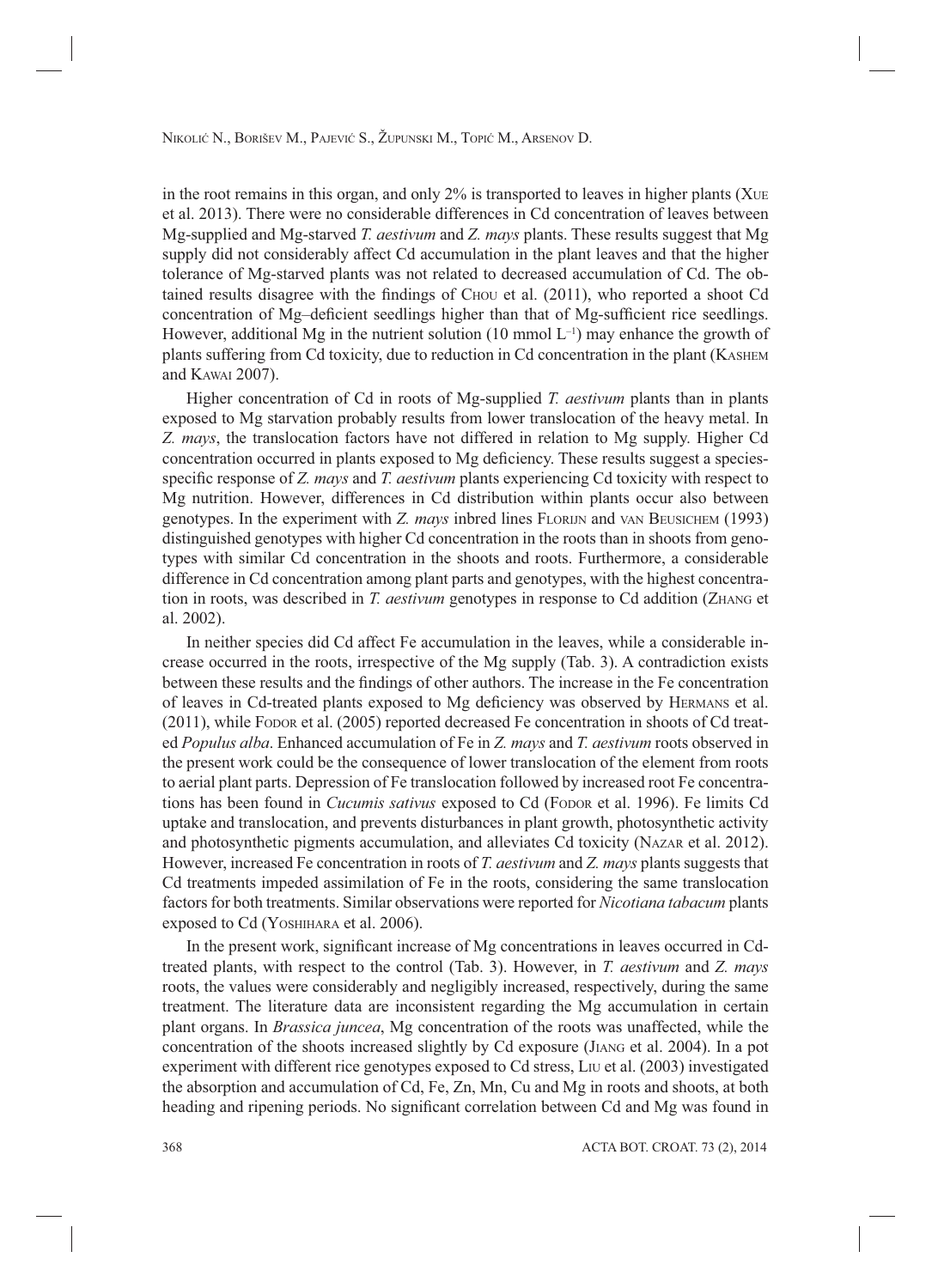roots at the two periods. However, while in the leaves Cd showed no significant correlation with Mg at heading, a significant positive correlation appeared at the ripening stage. Soil contamination with cadmium increased the content of Mg and Ca in aboveground parts and roots of *Lupinus arboreus* (WYSZKOWSKI 2002). No significant change in Mg content in *Z*. *mays* leaves or roots in response to the Cd accumulation was observed (LAGRIFFOUL et al. 1998). The incongruity of the literature data related to disorders in the mineral elements uptake and distribution is probably the result of several factors: specific response of certain species and genotypes exposed to Cd stress, Cd concentration applied, and experimental conditions. Optimal plant nutrition is a good strategy in alleviation of the deleterious effects of Cd on plants and can contribute to the increase of plant tolerance to Cd (SARWAR et al. 2010). Maintenance of uptake and transport of Mg to shoots may contribute to the chlorophyll biosynthesis and protect photosynthetic system under Cd stress (GOMES et al. 2013).

Heavy metals inhibit the formation of root hairs, causing disbalance in plant water relationships (PÁL et al 2006). The stimulation of proline accumulation in plants exposed to excess heavy metals has been reported in other species and might be related to Cd induced changes of water regime. Osmolytes, including proline, can improve leaf relative water content, scavenge reactive oxygen species and protect the integrity of membranes (CHANG-HAI et al. 2010). In the present study, the accumulation of proline was stimulated by Cd only in *T. aestivum*, irrespective of the Mg supply (Tab. 3). The osmotic adjustment under waterdeficient conditions plays a crucial role in maintaining high transpiration rates (DAMATTA et al. 2003), and this is in agreement with the results obtained in the present work.

In conclusion, Mg starvation contributed to higher tolerance of *Z. mays* and *T. aestivum* plants to Cd toxicity. The results obtained might partly be ascribed to the preservation of Fe nutrition, as reported for other plant species. Further investigations are needed to elucidate other mechanisms involved in alleviation of Cd toxicity in *Z. mays* and *T. aestivum* plants.

## **Acknowledgements**

This study was conducted within the Project No. III 043002 and III 043007, supported by the Ministry of Education, Science and Technological Development of the Republic of Serbia.

# **References**

- AMIRJANI, М. R., 2012: Effects of cadmium on wheat growth and some physiological factors. International Journal of Forest, Soil and Erosion 2, 50–58.
- BARYLA, A., CARRIER, P., FRANCK, F., COULOMB, C., SAHUT, C., HAVAUX, M., 2001: Leaf chlorosis in oilseed rape plants (*Brassica napus*) grown on cadmium-polluted soil: causes and consequences for photosynthesis and growth. Planta 212, 696–709.
- BATES, I. S., WALDREN, R. P., TEARE, I. D., 1973: Rapid determination of free proline for water-stress studies. Plant and Soil 39, 205–207.
- BAZZAZ, F. A., ROLFE, G. L., WINDLE, P., 1974: Differing sensitivity of corn and soybean photosynthesis and transpiration to lead contamination. Journal of Environmental Quality 3,156–158.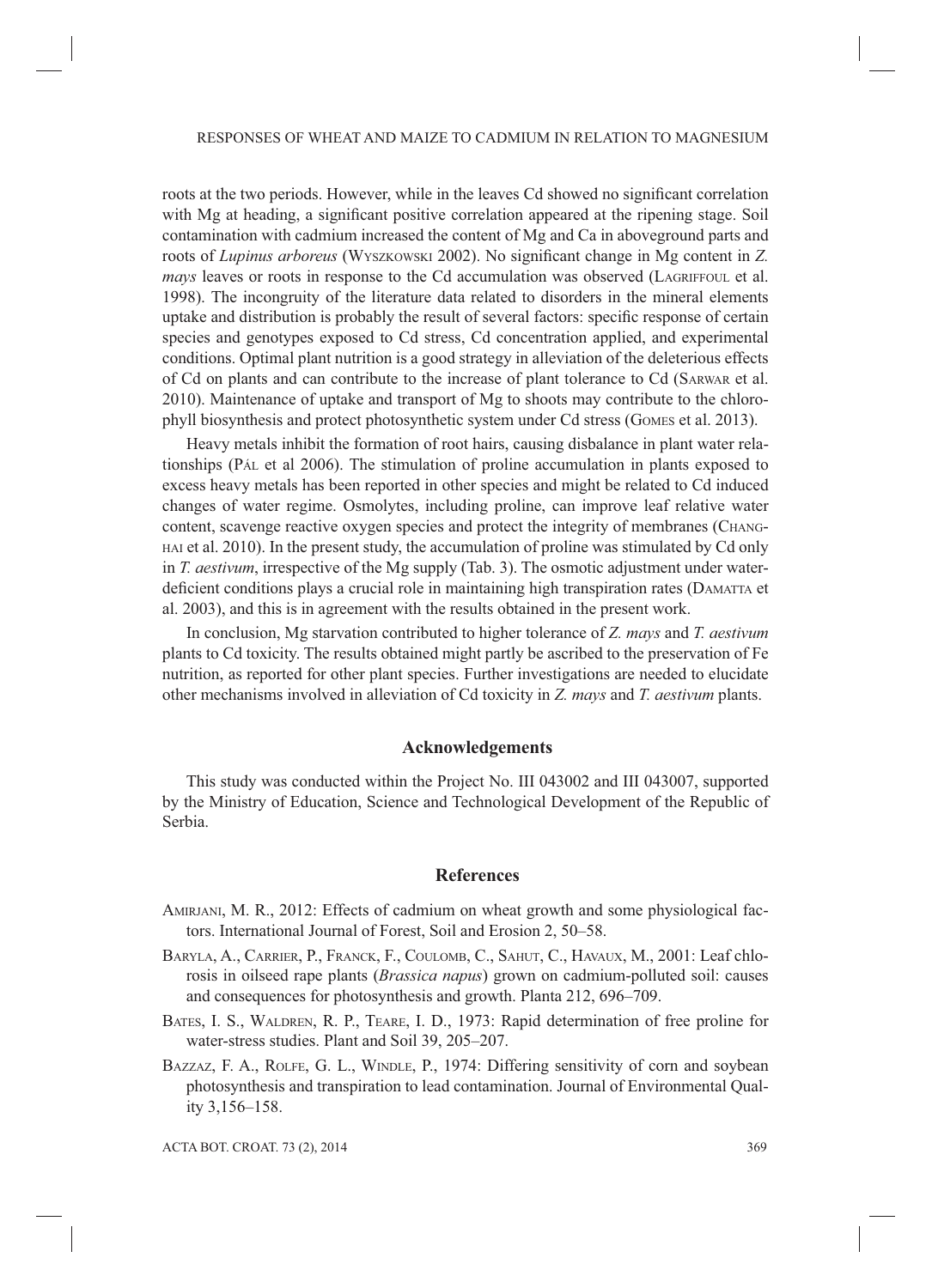- BENAVIDES, M. P., GALLEGO, S. M., TOMARO, M. L., 2005: Cadmium toxicity in plants. Brazilian Journal of Plant Physiology 17, 21–34.
- BOSE, J., BABOURINA, O., RENGEL, Z., 2011: Role of magnesium in alleviation of aluminium toxicity in plants. Journal of Experimental Botany 62, 2251–2264.
- BRADFORD, M. M., 1976: A rapid and sensitive method for the quantitation of microgram quantities of protein utilizing the principle of protein-dye binding. Analytical Biochemistry 72, 248–254.
- CHALMARDI, Z. K., ZADEH, A. A., 2013: Role of silicon in alleviation of iron deficiency and toxicity in hydroponically-grown rice (*Oryza sativa* L.) plants. Journal of Science and Technology of Greenhouse Culture 3, 79–88.
- CHANGHAI, S., BAODI, D., YUNZHOU, Q., YUXIN, L., LEI, S., MENGYU, L., HAIPEI, L., 2010: Physiological regulation of high transpiration efficiency in winter wheat under drought conditions. Plant, Soil and Environment 56, 340–347.
- CHOU, T.-S., CHAO, Y.-Y., HUANG, W.-D., HONG, C.-Y., KAO, C. H., 2011: Effect of magnesium deficiency on antioxidant status and cadmium toxicity in rice seedlings. Journal of Plant Physiology 168, 1021–1030.
- CI, D., JIANG, D., WOLLENWEBER, B., DAI, T., JING, Q., CAO, W., 2010: Cadmium stress in wheat seedlings: growth, cadmium accumulation and photosynthesis. Acta Physiologiae Plantarum 32, 365–373.
- CLAIBORNE, A., 1984: Catalase activity. In: GREENWALD, R. A. (ed.), Handbook of methods for oxygen radical research, 283–284. CRC Press, Boca Raton, Florida.
- CLEMENS, S., 2006: Toxic metal accumulation, responses to exposure and mechanisms of tolerance in plants. Biochimie 88, 1707–1719.
- DAMATTA, F. M., CHAVES, A. R. M., PINHEIRO, H. A., DUCATI, C., LOUREIRO, M. E., 2003: Drought tolerance of two field-grown clones of *Coffea canephora*. Plant Science 164, 111–117.
- ERNST, W. H. O., 1980: Biochemical aspects of cadmium in plants. In: NRIAGU, J. O. (ed.), Cadmium in the environment, 639–653. John Wiley & Sons, New York.
- FLORIJN, P. J., VAN BEUSICHEM, M. L., 1993: Cadmium distribution in maize inbred lines: Effects of pH and level of Cd supply. Plant and Soil 153, 79–84.
- FODOR, F., GÁSPÁR, L., MORALES, F., GOGORCENA, Y., LUCENA, J. J., CSEH, E., KRÖPFL, K., ABADÍA, J., SÁRVÁRI, É., 2005: Effects of two iron sources on iron and cadmium allocation in poplar (*Populus alba*) plants exposed to cadmium. Tree Physiology 25, 1173– 1180.
- FODOR, F., SÁRVÁRI, É., LÁNG, F., SZIGETI, Z., CSEH, E., 1996: Effects of Pb and Cd on cucumber depending on the Fe-complex in the culture solution. Journal of Plant Physiology 148, 434–439.
- GOMES, M. P., MARQUES, T. C. L. L. S. M., SOARES, A. M., 2013: Cadmium effects on mineral nutrition of the Cd-hyperaccumulator *Pfaffia glomerata*. Biologia 68, 223–230.
- HALLIWELL, B., GUTTERIDGE, J. M., 1989: Protection against oxidants in biological system: the superoxide theory of oxygen toxicity. In: HALLIWELL, B., GUTTERIDGE, J. M. (eds.), Free radicals in biology and medicine, 86–123. Clarendon Press, Oxford.
- HASSAN, M. J., WANG, F., ALI, S., ZHANG, G., 2005: Toxic effects of cadmium on rice as affected by nitrogen fertilizer form. Plant and Soil 277, 359–365.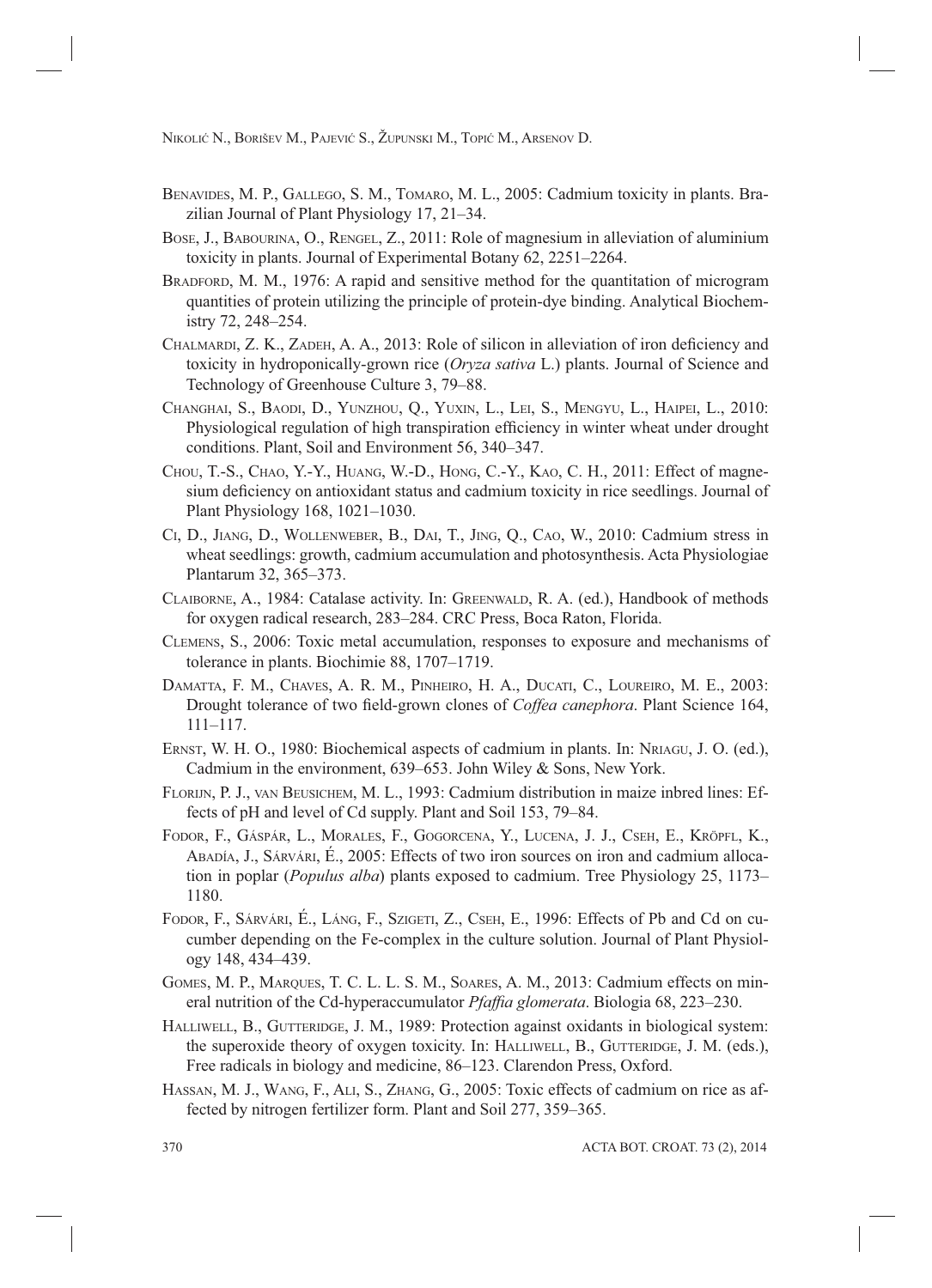- HERMANS, C., CHEN, J., COPPENS, F., INZÉ, D., VERBRUGGEN, N., 2011: Low magnesium status in plants enhances tolerance to cadmium exposure. New Phytologist 192, 428–436.
- JIANG, X. J., LUO, Y. M., LIU, Q., LIU, S. L., ZHAO, Q. G., 2004: Effects of cadmium on nutrient uptake and translocation by Indian Mustard. Environmental Geochemistry and Health 26, 319–324.
- KASHEM, A., KAWAI, S., 2007: Alleviation of cadmium phytotoxicity by magnesium in Japanese mustard spinach. Soil Science and Plant Nutrition 53, 246–251.
- KUPPER, H., KUPPER, F., SPILLER, M., 1998: *In situ* detection of heavy metal substitution chlorophylls in water plants. Photosynthesis Research 58,123–133.
- LAGRIFFOUL, A., MOCQUOT, B., MENCH, M., VANGRONSVELD, J., 1998: Cadmium toxicity effects on growth, mineral and chlorophyll contents, and activities of stress related enzymes in young maize plants (*Zea mays* L.). Plant and Soil 200, 241–250.
- LIN, R., WANG, X., LUO, Y., DU, W., GUO, H., YIN, D., 2007: Effects of soil cadmium on growth, oxidative stress and antioxidant system in wheat seedlings (*Triticum aestivum* L.). Chemosphere 69, 89–98.
- LIU, J. G., LIANG, J. S., LI, K. Q., ZHANG, Z. J., YU, B. Y., LU, X. L., YANG, J. C., ZHU, Q. S., 2003: Correlations between cadmium and mineral nutrients in absorption and accumulation in various genotypes of rice under cadmium stress. Chemosphere 52, 1467–1473.
- LLAMAS, A., ULLRICH, C. I., SANZ, A., 2000: Cd<sup>2+</sup> effects on transmembrane electrical potential difference, respiration and membrane permeability of rice (*Oryza sativa* L.) roots. Plant and Soil 219, 21–28.
- LÓPEZ-MILLÁN, A.-F., SAGARDOY, R., SOLANAS, M., ABADÍA, A., ABADÍA, J., 2009: Cadmium toxicity in tomato (*Lycopersicon esculentum*) plants grown in hydroponics. Environmental and Experimental Botany 65, 376–385.
- LUX, A., ŠOTTNÍKOVÁ, A., OPATRNÁ, J., GREGER, M., 2004: Differences in structure of adventitious roots in *Salix* clones with contrasting characteristics of cadmium accumulation and sensitivity. Physiologia Plantarum 120, 537–545.
- MARSCHNER, H., 1986: Mineral nutrition of higher plants. Academic Press, Orlando, Florida.
- MOHAMED, A. A., ALY, A. A., 2004: Iron deficiency stimulated some enzymes activity, lipid peroxidation and free radicals production in *Borage officinalis* induced *in vitro*. International Journal of Agriculture and Biology 6, 179–184.
- MOHAN, B. S., HOSETTI, B. B., 2006: Phytotoxicity of cadmium on the physiological dynamics of *Salvinia natans* L. grown in macrophyte ponds. Journal of Environmental Biology 27, 701–704.
- NAZAR, R., IQBAL, N., MASOOD, A., R. KHAN, M. I. R., SYEED, S., KHAN, N. A., 2012: Cadmium toxicity in plants and role of mineral nutrients in its alleviation. American Journal of Plant Sciences 12, 1476–1489.
- NOCTOR, G., FOYER, C. H., 1998: Ascorbate and glutathione: keeping active oxygen under control. Annual Review of Plant Physiology and Plant Molecular Biology 49, 249–279.
- OZTURK, L., EKER, S., OZKUTLU, F., CAKMAK, I., 2003: Effect of cadmium on growth and concentration of cadmium, ascorbic acid and sulphydryl groups in durum wheat cultivars. Turkish Journal of Agriculture and Forestry 27, 161–168.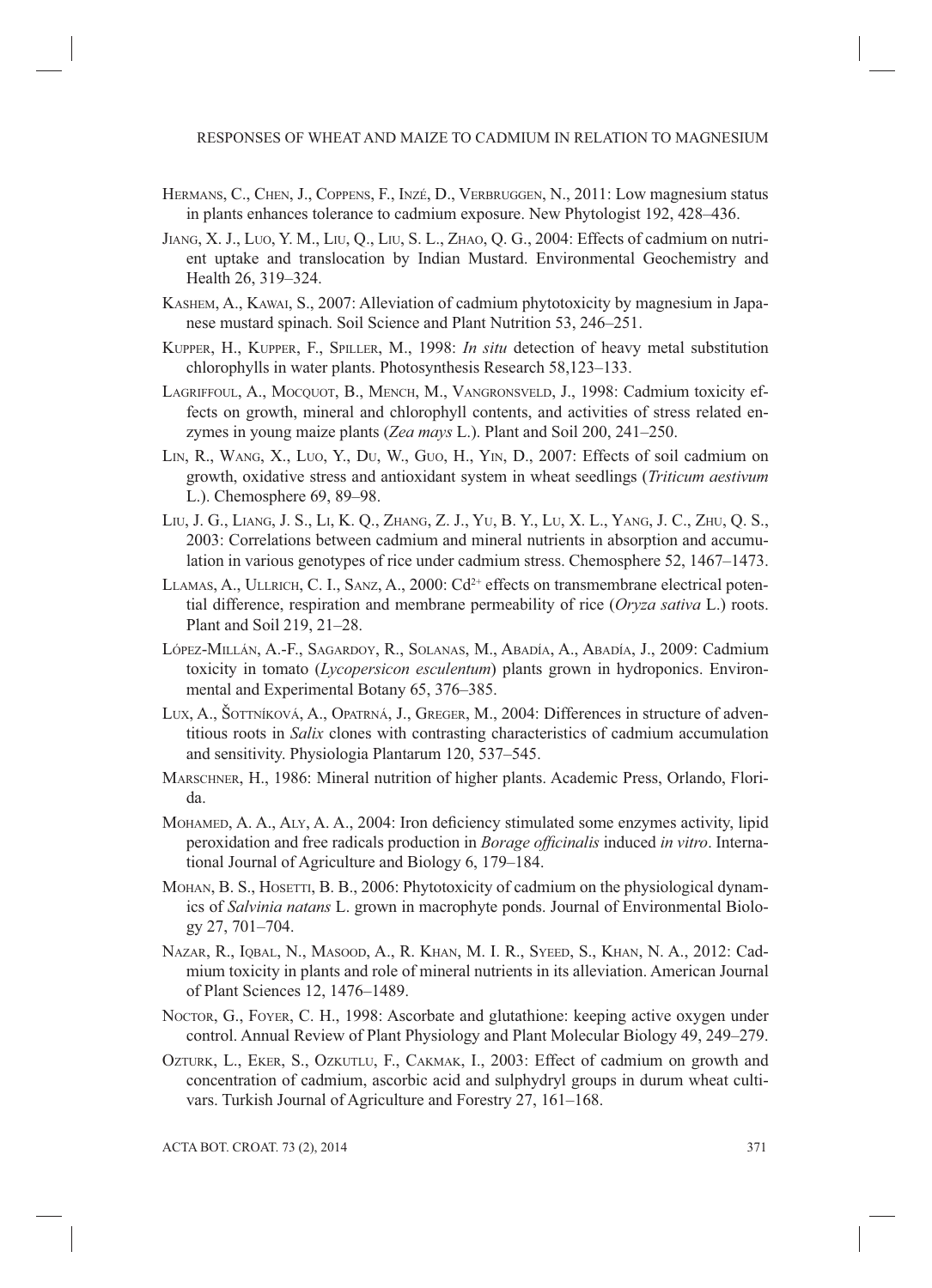- PADMAJA, K., PRASAD, D. D. K., PRASAD, A. R. K., 1990: Inhibition of chlorophyll synthesis in *Phaseolus vulgaris* L. seedling by cadmium acetatе. Photosynthetica 24, 399–404.
- PÁL, M., HORVÁTH, E., JANDA, T., PÁLDI, E., SZALAI, G., 2006: Physiological changes and defense mechanisms induced by cadmium stress in maize. Journal of Plant Nutrition and Soil Science, 169, 239–246.
- PERFUS-BARBEOCH, L., LEONHARDT, N., VAVASSEUR, A., FORESTIER, C., 2002: Heavy metal toxicity: cadmium permeates through calcium channels and disturbs the plant water status. The Plant Journal 32, 539–548.
- REID, P. H., YORK, E. T., 1958: Effects of nutrient deficiencies on growth and fruiting characteristics of peanuts in sand culture. Agronomy Journal 50, 63–67.
- RODRÍGUEZ-SERRANO, M., ROMERO-PUERTAS, M. C., ZABALZA, A., CORPAS, F. J., GO´MEZ, M., DEL RI´O, L. A., SANDALIO, L., 2006: Cadmium effect on oxidative metabolism of pea (*Pisum sativum* L.) roots. Imaging of reactive oxygen species and nitric oxide accumulation *in vivo*. Plant, Cell and Environment 29, 1532–1544.
- SALIN, M. L., 1988: Toxic oxygen species and protective systems of the chloroplasts. Physiologia Plantarum 72, 681–689.
- SARWAR, N., SUKHDEV, S., MALHI, S., ZIA, M. H., NAEEM, A., BIBI, S., FARID G., 2010: Role of mineral nutrition in minimizing cadmium accumulation by plants. Journal of the Science of Food and Agriculture 90, 925–937.
- SEMANE, B., DUPAE, J., CUYPERS, A., NOBEN, J. P., TUOMAINEN, M., TERVAHAUTA, A., KÄREN-LAMPI, S., VAN BELLEGHEM, F., SMEETS, K., VANGRONSVELD, J., 2010: Leaf proteome responses of *Arabidopsis thaliana* exposed to mild cadmium stress. Journal of Plant Physiology 167, 247–254.
- SEREGIN, I. V., IVANOV, V. B., 2001: Physiological aspects of cadmium and lead toxic effects on higher plants. Russian Journal of Plant Physiology 48, 523–544.
- SIDDIQUI, Z. S., 2013: Effects of double stress on antioxidant enzyme activity in *Vigna radiata* (L.) Wilczek. Acta Botаnica Croatica 72, 145–156.
- SIEDLECKA, A., KRUPA, Z., 1999: Cd/Fe interaction in higher plants—its consequences for the photosynthetic apparatus. Photosynthetica 36, 321–331.
- STOBART, A. K., GRIFFITHS, W.T., AMEEN-BUKHARI, I., SHERWOOD, R. P., 1985: The effect of  $Cd<sup>2+</sup>$  on biosynthesis of chlorophyll in leaves of barley. Physiologia Plantarum 63, 293– 298.
- SUN, J. Y., SHEN, Z. G., 2007: Effects of Cd stress on photosynthetic characteristics and nutrient uptake of cabbages with different Cd-tolerance. Chinese Journal of Applied Ecology 18, 2605–2610.
- SZALAI, G., PÁL, M., HORVÁTH, E., JANDA, T., PÁLDI, E., 2005: Investigations on the adaptability of maize lines and hybrids to low temperature and cadmium. Acta Agronomica Hungarica 53, 183–196.
- TRAN, T. A., POPOVA, L. P., 2013: Functions and toxicity of cadmium in plants: recent advances and future prospects. Turkish Journal of Botany 37, 1–13.
- TUCKER, M. R., 1999: Essential plant nutrients: their presence in North Carolina soils and role in plant nutrition. Retrieved May 20, 2013 from http://carteret.ces.ncsu.edu/files/ library/16/2%20Essential%20Plant%20Nutrients.pdf